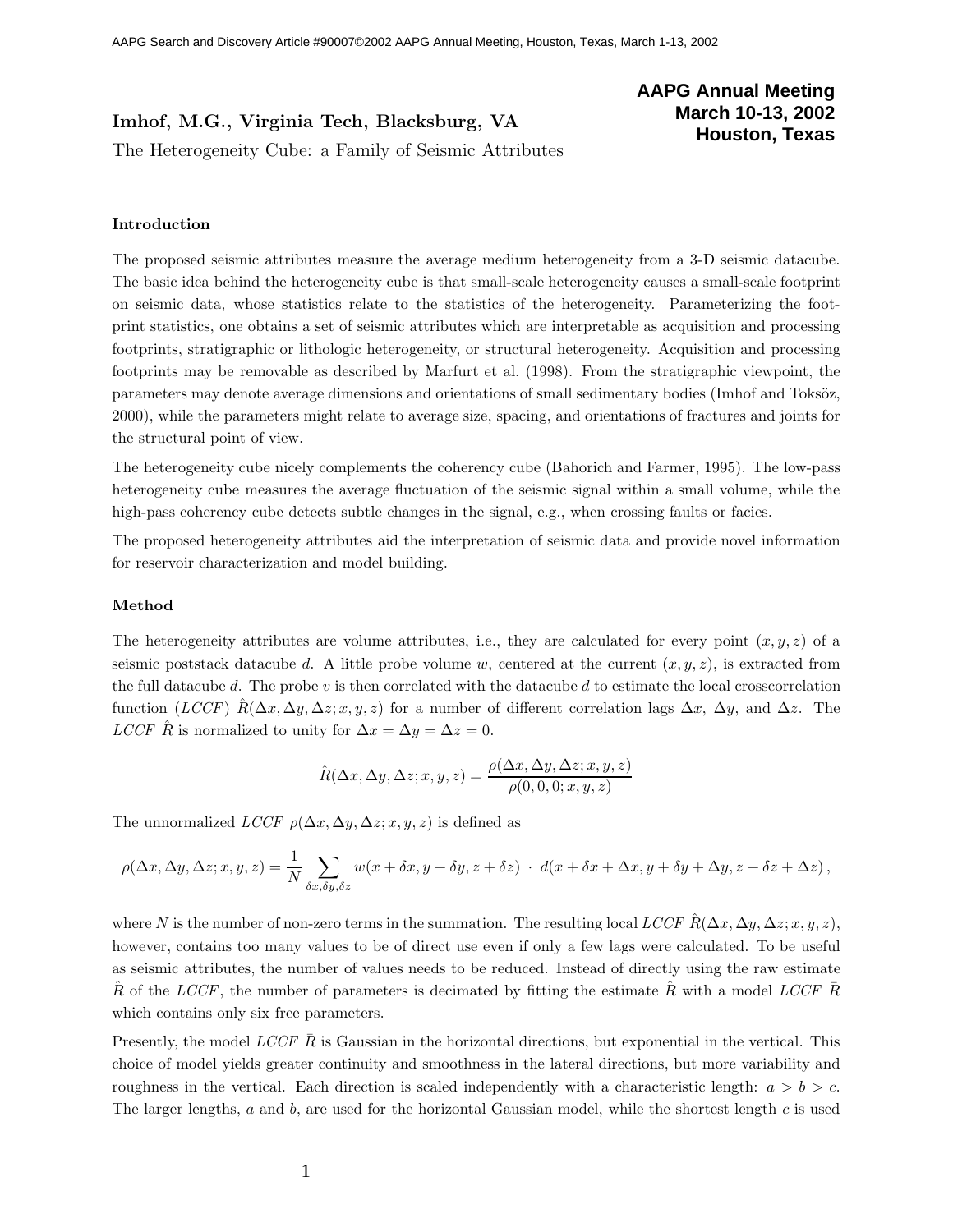in the vertical exponential model. For greater flexibility, the model *LCCF*  $\bar{R}$  is rotated by  $\phi_z$ ,  $\phi_y$ , and  $\phi_x$ around the Cartesian x, y, and z axes:

$$
\bar{R}(\Delta x, \Delta y, \Delta z; a, b, c, \phi_x, \phi_y, \phi_z) = r(u, v, w; a, b, c) \text{ where}
$$
\n
$$
r(u, v, w; a, b, c) = \exp(-u^2/a^2 - v^2/b^2 - |w/c|) \text{ and}
$$
\n
$$
\begin{pmatrix} u \\ v \\ w \end{pmatrix} = \begin{pmatrix} \cos \phi_y \cos \phi_z & -\cos \phi_y \sin \phi_z & -\sin \phi_y \\ -\sin \phi_x \sin \phi_y \cos \phi_z + \cos \phi_x \sin \phi_z & \sin \phi_x \sin \phi_y \sin \phi_z + \cos \phi_x \cos \phi_z & -\sin \phi_x \cos \phi_z \\ \cos \phi_x \sin \phi_y \cos \phi_z + \sin \phi_x \sin \phi_z & -\cos \phi_x \sin \phi_y \sin \phi_z + \sin \phi_x \cos \phi_z & \cos \phi_x \cos \phi_y \end{pmatrix} \begin{pmatrix} \Delta x \\ \Delta y \\ \Delta z \end{pmatrix}.
$$

The angle  $\phi_z$  denotes the orientation of the largest correlation length a, i.e., the direction of maximal continuity. The angle  $\phi_y$  specifies the dip of the *LCCF* at the direction of maximal continuity. Finally, the tilt  $\phi_x$  indicates how much the *LCCF* has been rotated around the direction of maximal continuity.

The optimal set of parameters  $(a, b, c, \phi_x, \phi_y, \phi_z)$  minimizes the root-mean-square difference  $\epsilon^2$  between the model *LCCF*  $\bar{R}(\Delta x, \Delta y, \Delta z)$  and the data *LCCF*  $\hat{R}(\Delta x, \Delta y, \Delta z)$ .

$$
\epsilon^2 = \sum_{\Delta x, \Delta y, \Delta z} \left( \hat{R}(\Delta x, \Delta y, \Delta z; x, y, z) - \bar{R}(\Delta x, \Delta y, \Delta z; a, b, c, \phi_x, \phi_y, \phi_z) \right)^2
$$

The optimal set  $(a, b, c, \phi_x, \phi_y, \phi_z)$  is presently determined by systematically scanning of the model space (Imhof and Toksöz, 2000). This approach is very robust, but has a limited resolution due to the tremendous computational costs of testing thousands of different parameter sets. In the future, we will use a nonlinear optimization algorithm which even allows to set bounds for the parameters (Zhu et al., 1997). Nonlinear optimization yields higher resolution at lower computational costs. The resulting heterogeneity cubes, however, are noisier than the ones obtained by systematic search and often need to be postprocessed with a median filter to remove outliers caused by trapping in local minima or non-conversion.

An optimal set of parameters is found for every point of the seismic datacube d. Hence, one obtains seven new datacubes from the scale parameters a, b, and c, the angles  $\phi_x$ ,  $\phi_y$ , and  $\phi_z$ , and the minimal misfit  $\epsilon^2$ which describes how well the model *LCCF*  $\bar{R}$  describes the data.

#### **Example**

The attributes are calculated from the 3-D poststack datacube from the Stratton field in south Texas (e.g., Hardage et al., 1994). Inline section 50 and two timeslices at 1.0 and 2.0s are shown in Figure 1. Both upper and middle Frio are undisturbed, while the lower Frio and the Vicksburg are severely faulted. Hence, slices through the heterogeneity cubes at 1.0 and 2.0 s will be very different. The little probe volume spans 19 traces by 19 traces by 19 samples, or 990 ft by 990 ft by 36 ms. To illustrate the results, the same inline section and timeslices are extracted from the heterogeneity cubes. Since the seismic dataset has only been time migrated, dip and tilt are pseudo angles and will need to be mapped to real angles.

Figures 2 to 4 illustrate how the scale parameters  $a, b$ , and  $c$  vary inside the datacube, while Figures 5 to 7 map the angles  $\phi_z$  (orientation),  $\phi_y$  (dip), and  $\phi_x$  (tilt). The attributes clearly discriminate the undisturbed upper and middle Frio from the faulted lower Frio and the underlying Vicksburg. Both dip  $\phi_y$  and tilt  $\phi_x$  are nearly zero for the undisturbed zones, but vary strongly in the deformed areas. Undisturbed areas typically have longer characteristic lengths a and b than deformed ones. Finally, the angles are easy to interpret on timeslices, but they are difficult to visualize on inline sections.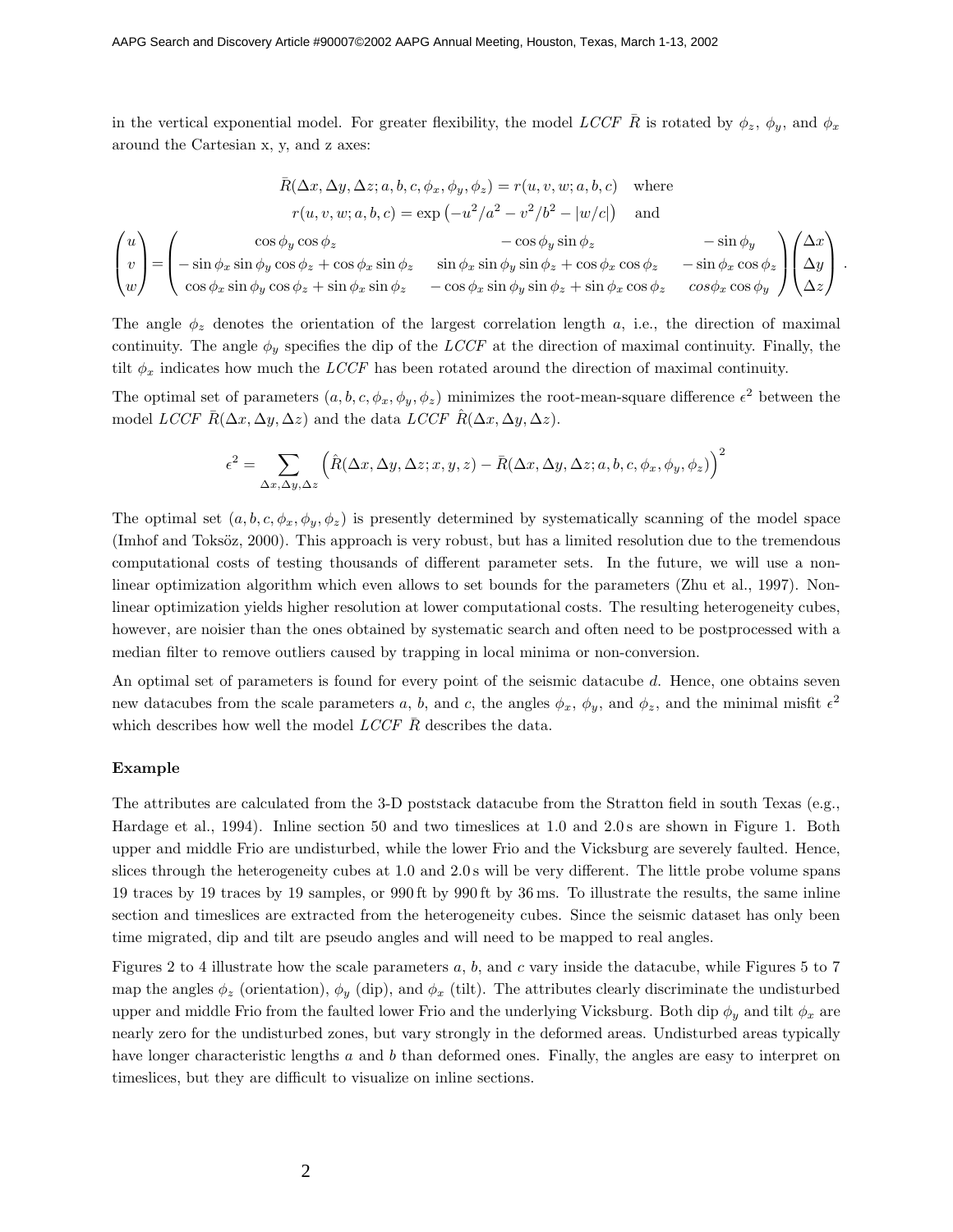### **Acknowledgment**

This project is supported by the Department of Energy on contract DE-FC26-00BC15301.

#### **References**

- M. S. Bahorich and S. L. Farmer. 3-D seismic coherency for faults and stratigraphic features. *The Leading Edge*, 14(10):1053–1058, 1995.
- B. A. Hardage, R. A. Levey, V. Pendleton, J. Simmons, and R. Edson. 3-D seismic case history evaluating fluvially deposited thin-bed reservoirs in a gas-producing property. *Geophysics*, 59(11):1650–1665, 1994.
- M. G. Imhof and M. N. Toksöz. Estimation of stratigraphic heterogeneity using seismic reflection data. *J. Seis. Expl.*, 9(1), 2000.
- K. J. Marfurt, R. M. Scheet, J. A. Sharp, and M. G. Harper. Suppression of the acquisition footprint for seismic sequence attribute mapping. *Geophysics*, 63(3):1024–1035, 1998.
- C. Zhu, R. H. Byrd, P. Lu, and J. Nocedal. ALGORITHM778: L-BFGS-B: Fortran subroutines for largescale bound-constrained optimitzation. *ACM Trans. Math. Software*, 23(4):550–560, December 1997.



Figure 1: Seismic amplitudes for inline section 50 and timeslices at 1.0 and 2.0 s. The flat Frio reflections overlay the severely faulted Vicksburg formation.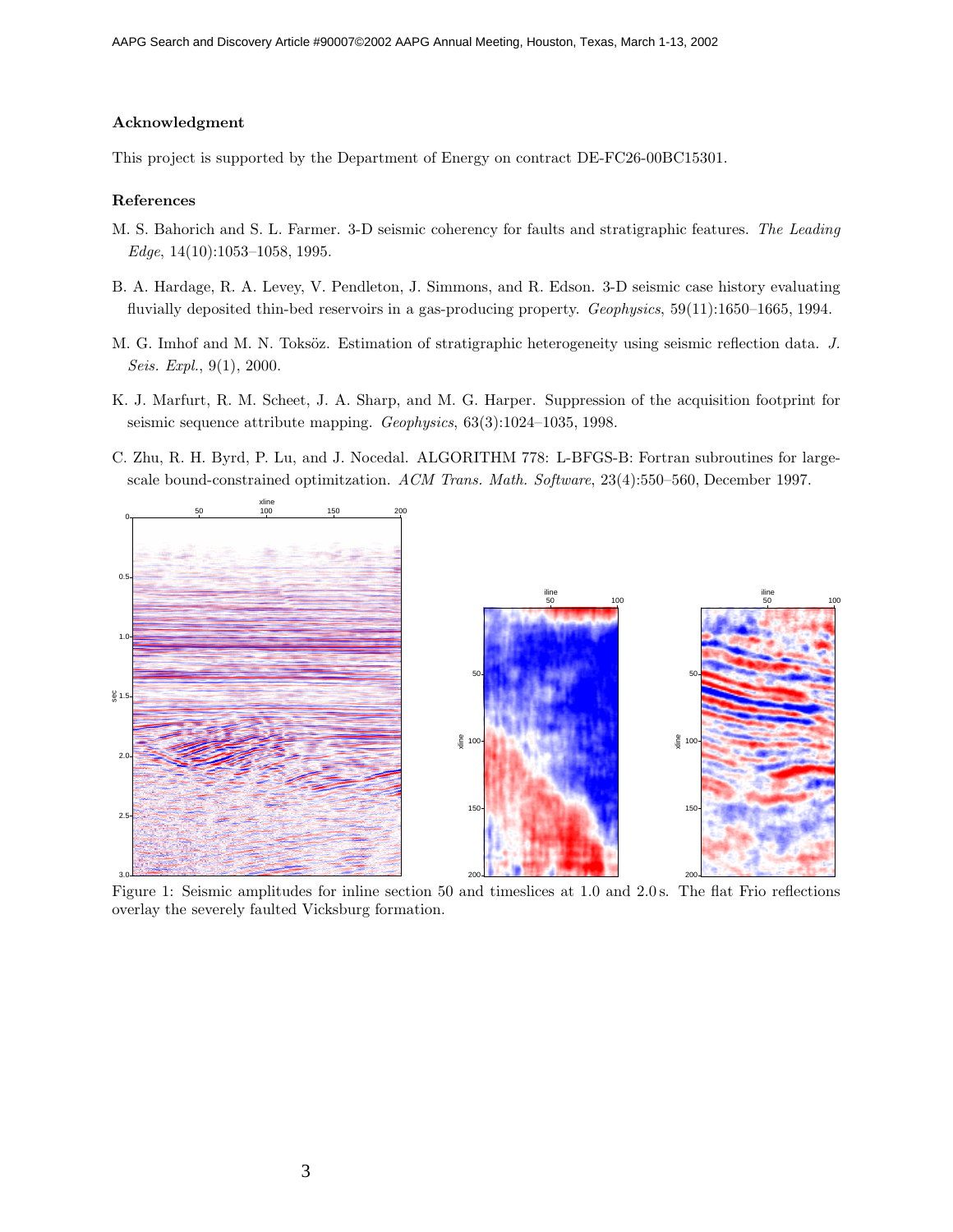

Figure 2: Heterogeneity parameters: maximal correlation length a for inline and timeslices.



Figure 3: Heterogeneity parameters: intermediate correlation length b for inline and timeslices.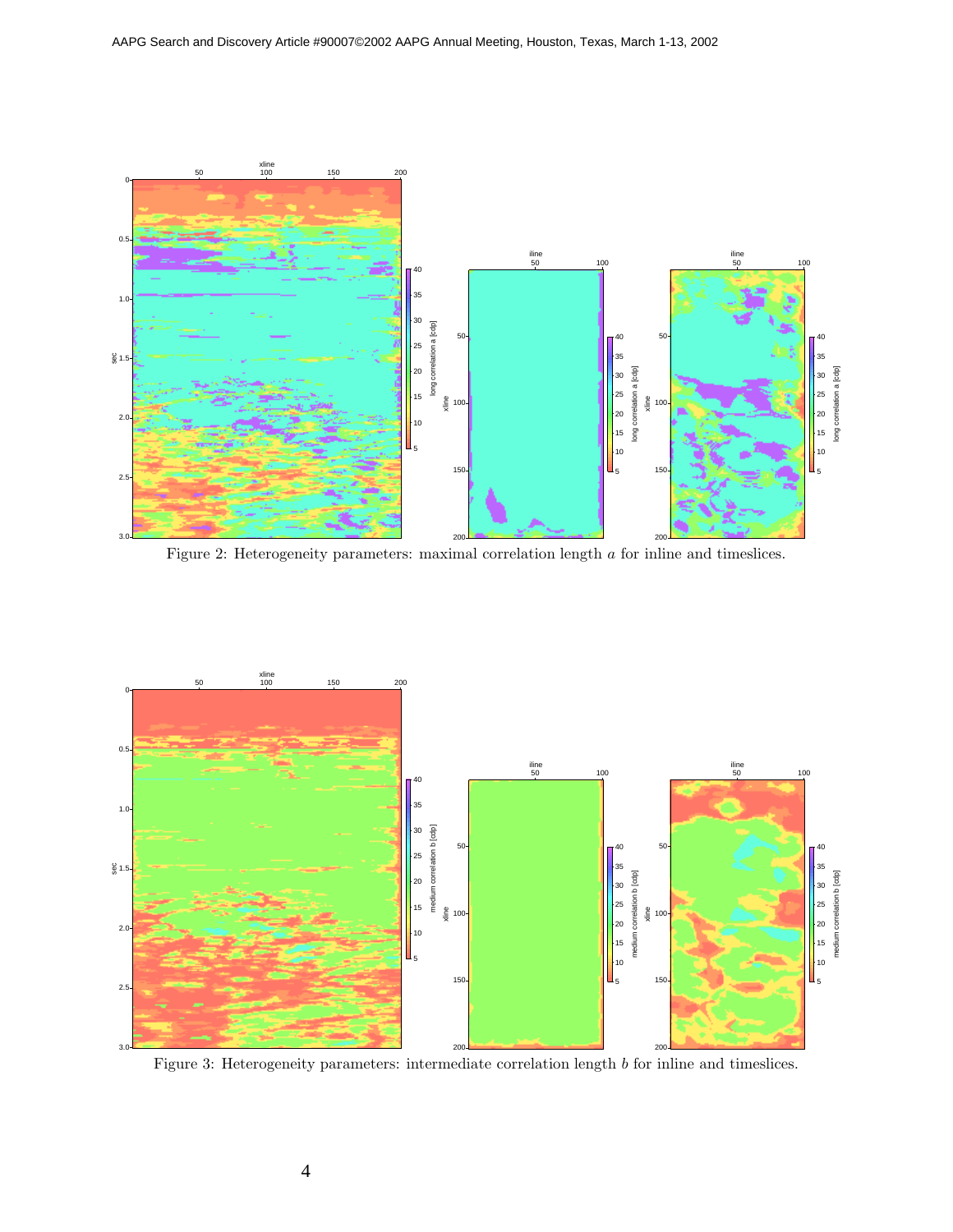

Figure 4: Heterogeneity parameters: short correlation length  $c$  for inline and timeslices.



Figure 5: Heterogeneity parameters: orientation  $\phi_z$  for inline and timeslices.